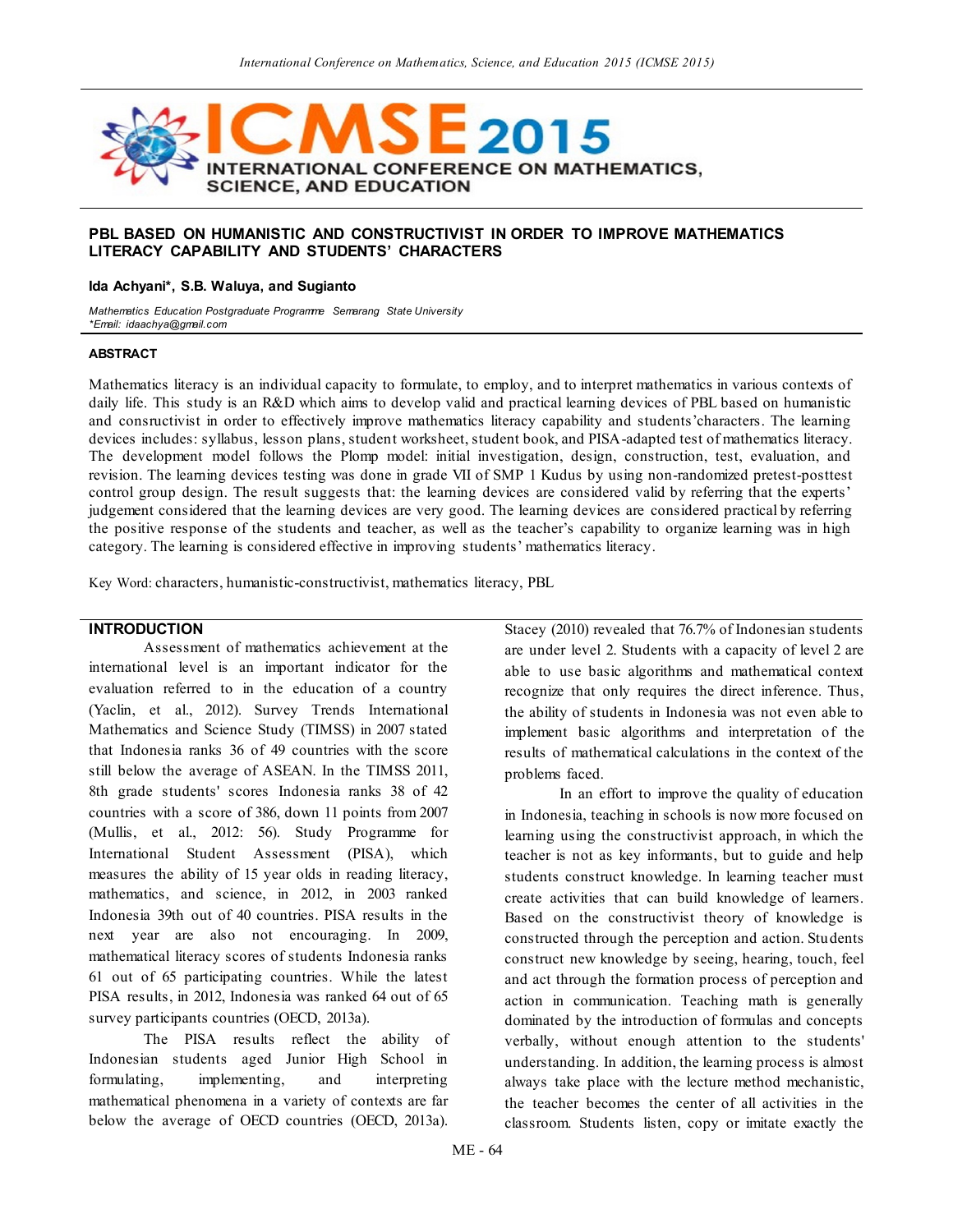same way the teacher without the initiative. Students are not allowed or encouraged to optimize his potential, develop reasoning and creativity.

Based on the results of Ohnemus (2013) found that the development of PISA math models have a potential effect on the ability of students' mathematical problem solving. Mathematical literacy as the aggregate of individual mathematical skills and knowledge that allows individuals to get involved and make an assessment of scientific mathematics in overcoming permsalahan in society. According to Haglund (2004), humanistic is one of the most promising approaches to improving mathematics education at all levels. The role of teachers in a humanistic learning is to be a facilitator for the students, providing motivation, awareness of the significance of learning in students' lives. Ojose (2011) explains that many factors explain a person's literacy. Mathematics content taught in schools should reflect the relevance to society.

Preliminary studies conducted by researchers at SMP 1 Kudus shows that teachers are still difficulties in implementing various innovative learning models and still implement a teacher-centered learning. Though the curriculum 2013 to encourage teachers to apply scientific approach to learning, one through Problem Based Learning (PBL). PBL is a learning model that presents a contextual problem that stimulates learners to learn. In classes that implement problem-based learning, students work in teams to solve real-world problems. PBL which has the characteristics of a student-centered (Savery, 2006), designed based on the real problems that the openended or ambiguous (Hillman, 2003), and encourages students to build a rich understanding of the mathematical concept of contextual through a series of questions that are constructive (Savery & Duffy, 1995). PBL excellence are: (1) PBL facilitates meaningful learning by encouraging students to solve a problem dealing with a situation in which the concept is applied; (2) students to integrate knowledge and skills simultaneously and applying it in a context that is relevant in situations of PBL; (3) PBL can improve the ability of critical thinking, foster students' initiative participants in the work, internal motivation to learn, and can develop interpersonal relationships in the working group. Padmavathy (2013) in his research concluded that PBL learning model is more effective in learning mathematics. By adopting this model in teaching, teachers can create creative thinkers, decision makers are critical, and a problem solver that is needed in the competitive world.

According to the observations of researcher and the discussions on the MGMP forum, math teachers only tend to apply the conventional assessment, ie oriented to understanding the concept. Problems that according to the teachers is a matter of solving the problem is basically just a matter of story that only requires students to substitute what is known in the formula that had them memorized. It is quite far from the intended spirit of solving problems in mathematics. In this study, researchers apply PBL in shades of humanistic and constructivist approach. The purpose of this study was to develop a device based humanistic constructivist math learning with PBL models which are valid and practical to improve the literacy skills of mathematics junior high school students effectively.

# **Mathematics Literacy**

Mathematical literacy (OECD, 2013) is concerned with the ability of students to analyse, reason, and communicate ideas effectively as they pose, formulate, solve, and interpret solutions to mathematical problems in a variety of situations.

The PISA mathematics assessment has, so far, been designed in relation to the:

- 1. Processes: These are defined in terms of three categories (formulating situations mathematically; employing mathematical concepts, facts, procedures and reasoning; and interpreting, apply and evaluating mathematical outcomes – referred to in abbreviated form as formulate, employ and interpret) and describe what individuals do to connect the context of a problem with the mathematics and thus solve the problem. These three processes each draw on the seven fundamental mathematical capabilities (communication; mathematising; representation; reasoning and argument; devising strategies for solving problems; using symbolic, formal and technical language and operations; using mathematical tools) which in turn draw on the problem solver's detailed mathematical knowledge about individual topics.
- 2. Content: This is defined mainly in terms of four overarching ideas (quantity, space and shape, change and relationships, and uncertainty and data) which relate to familiar curricular strands such as numbers, algebra and geometry in overlapping and complex ways.
- 3. Contexts: This is defined in terms of the aspect of an individual's world in which the problems are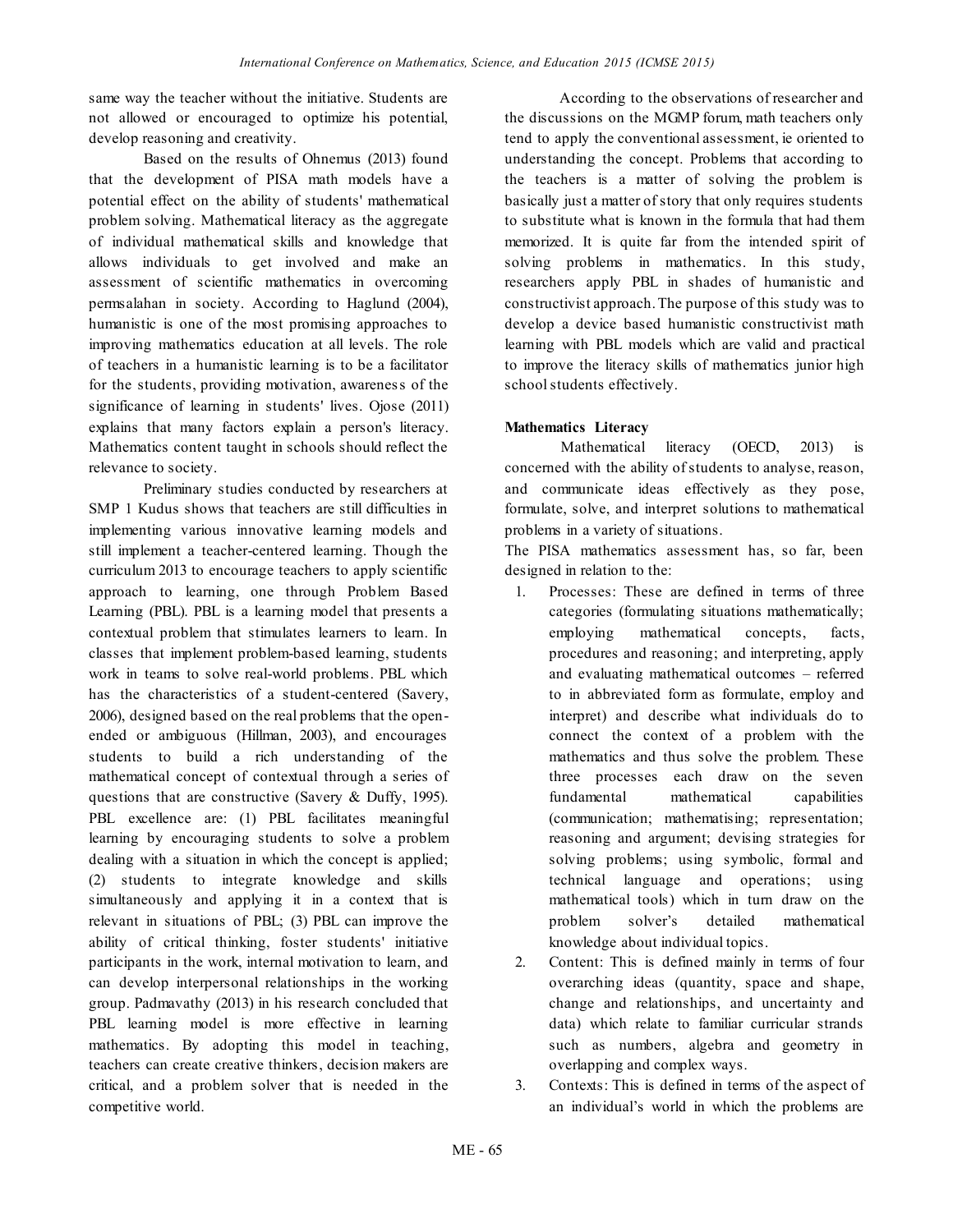placed. The framework identifies four categories: personal, educational, societal and scientific.

### **Problem Based Learning (Pbl)**

PBL is an approach that is centered on student learning (Savery, 2006; Savery & Duffy, 1995; Goodnough & Hung, 2008). Furthermore, Savery (2006) looked at PBL as a learning approach that empowers students to undertake a study, integrating theory and practice, and apply the knowledge and skills to develop solutions to problems defined. Hung (2006) revealed that PBL is an effective learning to condition students to be actively involved in meaningful learning.

PBL is an instructional method that challenges students to "learn how to learn", work in groups to find solutions to real-world problems. Given issue is used to bind the students curiosity in learning in question. The problem is given to students before the students learn concepts or materials relating to the problem to be solved. PBL model is done by the provision of stimuli in the form of problems then do problem solving by students is expected to increase the skills of students in achieving the learning material. Thus, PBL can be considered a model of learning approaches and teaching methods based on real problems.

In general, the problem is at the core of the PBL. Problems functioning as a knowledge manager, contextualize learning resources, stimulate thought processes and reasoning, as well as motivate students (Hung, 2006). To build problems that will be used in the PBL, teachers should understand the principles compose a quality problem, one is to use rules 3C3R, namely content, context, connection, researching, reasoning, and reflecting. The illustrations can be seen in Figure1 below *Researching*



. Figure 1. Rule Compilation of PBL Problem (Hung, 2006)

# **METHODS**

This research includes research and development (R & D). Development model that is used to refer to the model modified Plomp, include: initial investigation phase, the design phase, the realization phase (construction), stage test, evaluation and revision until the final product is produced. Subject trials involving students of class VII of SMP 1 Kudus by using a non-randomized pretest-posttest control group design as presented in Table 1 below.

|  | <b>Table 1.</b> Trial Design                       |
|--|----------------------------------------------------|
|  | Nonrandomized Control Group Pretest-Postest Design |

| ivoinanuomizeu Control Cloup, Fietest-Fostest Design |            |    |                            |    |  |  |  |
|------------------------------------------------------|------------|----|----------------------------|----|--|--|--|
|                                                      | Class      |    | Pretest Treatment Posttest |    |  |  |  |
|                                                      | Experiment | T1 | X                          | T2 |  |  |  |
|                                                      | Control    | T1 | $X_1$                      | TЭ |  |  |  |

In the table, both experimental class and control class was given a pretest TKLM (T1). Furthermore, the experimental class treated with PBL form of humanistic and constructivist (X) and control class given expository (X1). At the end of the lesson, the class was given a posttest (T2).

The validation phase of learning device is done by providing a draft of the device and the validation sheet to 3 education experts and a practitioner learning. Further trials conducted to look at the practicality of the device by looking at the response of the students, the teacher's response, and the ability of teachers to manage learning. Data analysis of learning effectiveness in terms of mastery learning, posttest comparisons, test the effect of curiosity and creative character of students to the process of literacy mathematical literacy, as well as an increase in scores from pretest to posttest

# **RESULT AND EXPLANATION**

# **Initial Investigation Phase**

At this stage, the study of the development plan of PBL in a constructivist-based humanistic learning. Preliminary investigations on the development of learning tools include: (1) the analysis of students, (2) analysis of teacher, (3) analysis of the curriculum, (4) analysis of the task, (5) and analysis of environmental demands.

# **Design Phase**

Based on the results of the study at the beginning of the investigation, researcher gains an understanding that learning device that needs to be developed referring to PBL in a constructivist-based humanistic learning. Device developed customized to the needs of learning, namely: (1) syllabus, (2) Lesson Plan, (3) Student Worksheet, (4) the student books, and (5) PISA oriented mathematical literacy test (TKLM). In addition to the main device, supporting device also arranged include: (1)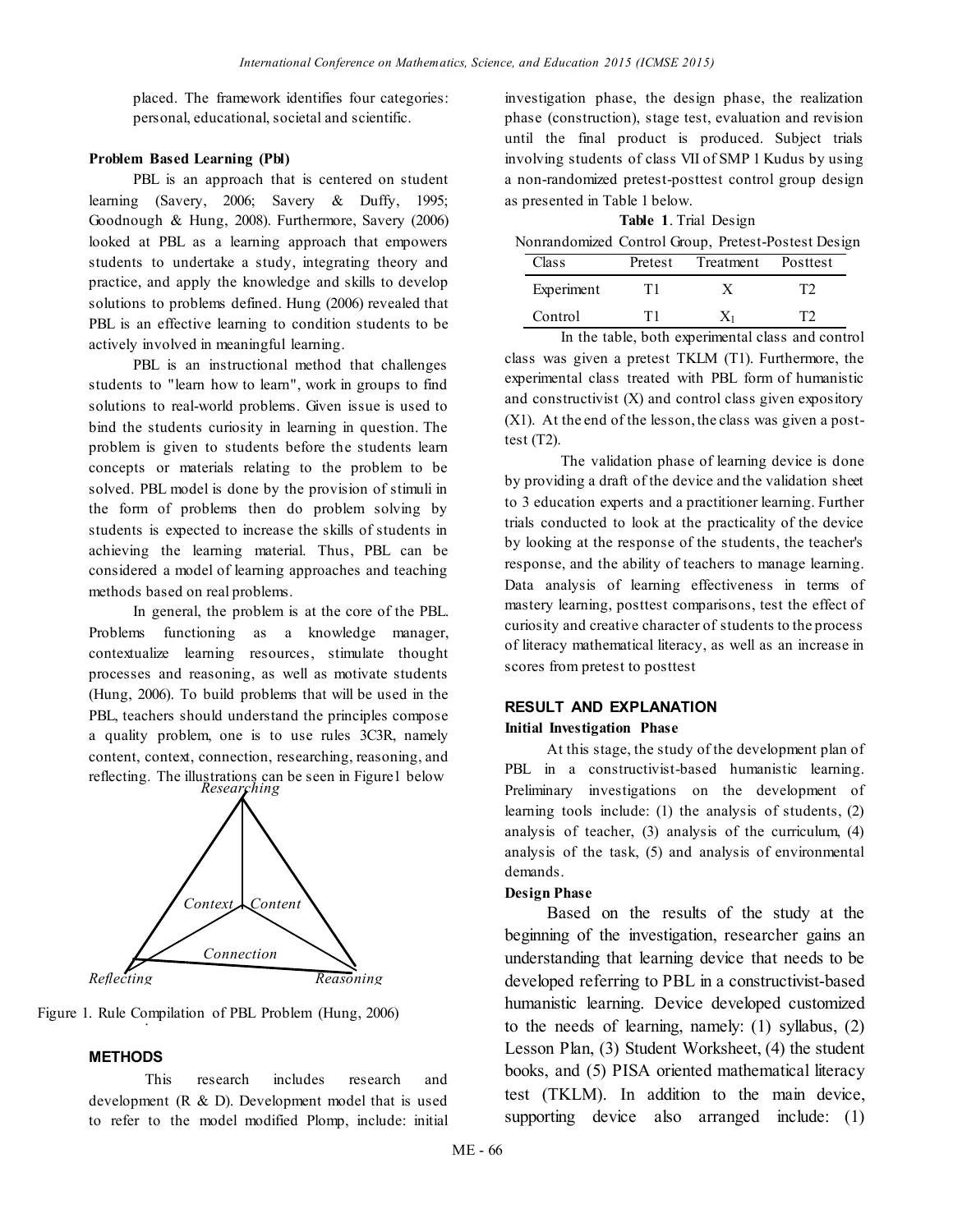observation sheets of character curiosity and creative character of students following study, (2) the ability of teachers to manage learning, (3) student questionnaire responses, and (4) teachers' questionnaire responses.

# **Realization Phase**

This phase is done by preparing a prototype device. Syllabus and lesson plans organized into 6 meeting. TKLM organized into 8 items. Each question requires the skills of students in the process of formulating the problem, implementing procedures, and interpretating solutions

#### **Test Phase, Evaluation, and Revision**

Recapitulation of the validation by the experts of the developed learning device indicates that the device learning is in the category of very good. Although the expert judgment can be considered very good, there are some input from validators that should be used as a material revision, such as technical writing, use of symbols, and editor of the sentence. The overall results of the validation study showed that the developed learning tools can be said to be valid.

### **The Result of Learning Device Test**

Testing the device performed to the experimental class that is VII-H. Expository learning takes place in the control class that is VII-F. During this experiment, performed data retrieval process includes the data of curiosity and creative characters of the students, and observation data of teacher capabilities to manage learning. After a series of learning undertaken, the data retrieved in the form TKLM, student and teacher responses. In addition to data collection in the experimental class and control class, do also test item TKLM in class VIII-B. The trial is intended to mngetahui validity, reliability grains, grains difficulty level, and distinguishing items

# **Similarity Test of Preliminary Data**

The data used to determine the initial ability of students taken from the pretest of TKLM. Prior to the test carried out, tested for normality and homogeneity first. Normality test performed with SPSS using the Kolmogorov-Smirnov test with significance level of 5%. The test obtains the Sig for the experimental class is 0.073. Because 0.073> 5% then  $H_0$  is accepted, meaning that the TKLM pretest data of experimental class in normal distribution. Sig value for the control class is 0.200. Because 0.200> 5% then Ho is accepted. Furthermore, the both data sample tested its homogeneity of variance. Sig value on Levene's Test column is 0.064>  $5%$  then  $H_0$  accepted or the variants of two classes are

same. Empirically, the average pretest score of the experimental class is 43.52 while control class is 42.97. Furthermore, the similarity test average of initial data as presented in Table 2 with the formulation of hypotheses:  $H_0: \mu_1 = \mu_2$  (the mean of both classes are the same)  $H_1: \mu_1 \neq \mu_2$  (the mean of both classes are different)

On the t test table, the Sig's t test was  $0.756$  $5\%$ . Therefore,  $H_0$  is accepted or the mean of the two classes do not differ significantly. In other words, both experimental class and control class set out in the initial conditions similar capabilities

### **Practicality Data Analysis of Learning Device**

The device is said to be practical learning if after tested in experimental class get results: (1) the number of students who responded positively more than or equal to 80%; (2) the teacher gives a response of at least good; (3) the ability of the teacher to manage the learning of at least in the high category. Results of student response data showed that 84.2% of students give positive response. The average results of the questionnaire responses of teachers to the learning device is 4.75 or excellent category. The ability of teachers to manage learning data shows that the average teacher's ability to manage learning is 4.78. This score is high in the category. This indicates that the device can be said to be practical learning.

#### **Effectiveness Data Analysis of Learning Device**

Learning is said to be effective if: (1) the mathematics literacy skills of students in the problem of PISA-oriented achieve mastery learning, ie mean of mathematics literacy scores greater than or equal to KKM and the proportion of students who reach KKM greater than or equal to 70%; (2) the ability of students' mathematical literacy test device class higher than the class of conventional learning; (3) there is the influence of the character of curiosity and creative character during the learning of the mathematics literacy skills; (4) there is an increase in the character of curiosity and creative characters; (5) there is an increase in the literacy skills of students in learning math based constructivist humanistic PBL model in classroom testing the device.

Posttest data results need to be tested of completeness of mean and proportion. Normality Test Sig value on the experimental class is 0.200. Because  $0.200 > 5\%$  then H<sub>0</sub> accepted, meaning that the posttest data of experimental class are normally distributed. Further homogeneity test by looking at the value of kurtosis that is 0.253. This value is quite small and close to zero, meaning that the data are homogeneous. The formula of the hypothesis:

 $H_0$ :  $\mu \le 70$  (mean of mathematics literacy score  $\le 70$ )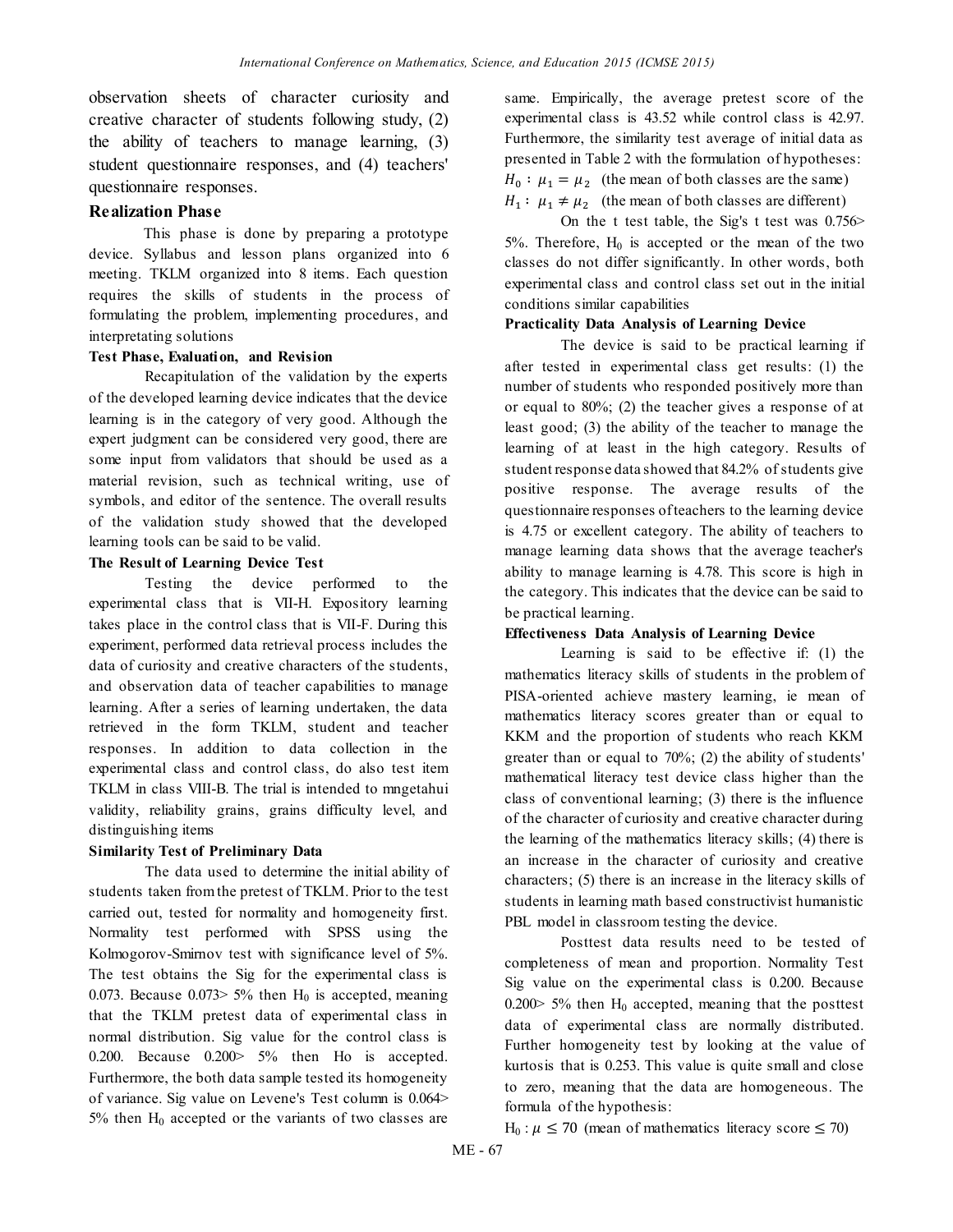$H_1$ :  $\mu > 70$  (mean of mathematics literacy score  $> 70$ )

Empirically, the mean of posttest results of experimental classes was 85.5. Based on the table, obtained  $t = 6.258$ . Testing criteria derived from the t distribution list with df = 32-1 = 31, and the 1- $\alpha$  = 1-5% = 0.95. Reject Ho if t≥t 0.95. Because 6.258> t\_tabel = 2.039, then Ho is rejected. This means the average mathematics literacy scores of students in the experimental class of more than 70.

Furthermore, classical completeness tests done to determine if the number of students who pass the study exceeded 70%. Empirically, the proportion of students who pass the study was 87.5%. The formulation of hypotheses to test classical completeness is: H<sub>0</sub>:  $\pi \le 70\%$  (the proportion of students who achieve a complete individualized  $\leq$  70%) H<sub>1</sub>:  $\pi$  > 70% (the proportion of students who achieve a complete individualized  $> 70\%$ )

Formula that used is 
$$
z = \frac{\frac{x}{n} - \pi_0}{\sqrt{\frac{\pi_0(1 - \pi_0)}{n}}}
$$

Values  $Z_{table}$  obtained with the 5% significance level that is is  $z_{0.5-a} = z_{0.45} = 1.64$ . Because  $z = 2.160$ 1.64, then  $H_0$  is rejected. Thus, it can be concluded that the proportion of students who achieve complete individually  $> 70\%$ .

The influence test is used to determine that the independent variables of curiosity  $(X_1)$  and creative character of the student  $(X_2)$  have influences on the dependent variable (the ability of mathematical literacy (Y)). This Influence test using multiple linear regression. Furthermore, it should be formulated hypotheses:

 $H_0$  :  $\beta = \begin{pmatrix} \beta \\ \rho \end{pmatrix}$  $\begin{pmatrix} \rho_1 \\ \rho_2 \end{pmatrix} = 0$  (there are no influences of variable  $X_1$  and  $X_2$  through Y)

 $H_1$  :  $\beta = \begin{pmatrix} \beta \\ \rho \end{pmatrix}$  $\begin{pmatrix} \mathcal{P}_1 \\ \mathcal{B}_2 \end{pmatrix} \neq 0$  (there are influences of variable  $X_1$ and  $X_2$  through Y)

The regression equation in the analysis is  $\hat{y} = -277,519 + 1,189x_1 + 0,581x_2$ , with the Sig = 0,000  $\leq$ 5%, so that H<sub>0</sub> is rejected. It can be concluded that there are significant influence of variables  $X_1$  and  $X_2$ toward Y. To determine the level of variable  $X_1$  and  $X_2$ to Y can be seen from the value of  $R^2$  (R square) at the output of the Model summary obtained value of R square  $= 0.858 = 85.8\%$ . That is, the variation of the variable Y can be explained by variables  $X_1$  and  $X_2$  together amounted to 85.8%. While the 14.2% remaining is influenced by other variables.

To test the mean difference, the hypotheses:

- $H_0$ :  $\mu_1 \leq \mu_2$  (mean of mathematics literacy skill of experimental class is less than or equal to control class)
- $H_1$ :  $\mu_1 > \mu_2$  (mean of mathematics literacy skill of experimental class is more than control class)

T test for independent samples, obtained by value of  $t = 6.495$ . With the 5% significance level and degrees of freedom 62, obtained  $t_{table} = 1.009$ . Because  $6.495 > 1.009$  then H<sub>0</sub> is rejected. Thus, the mean score of mathematics literacy in PBL based on humanistic constructivist learning is more than expository class. Empirically, the proportion of students who pass the study for the experimental class is 87.5% while the control class is 37.5%.

The proportion of different test applied with the hypothesis:

- $H_0$ :  $\pi_1 \leq \pi_2$ (the number of student in experimental class who reach minimum standart is less than or equal to expository class)
- $H_1$ :  $\pi_1 > \pi_2$  (the number of student in experimental class who reach minimum standart is more than expository class)

Then using the formula

$$
z = \frac{\frac{x1}{n1} - \frac{x2}{n2}}{\sqrt{pq\left(\frac{1}{n1} + \frac{1}{n2}\right)}}
$$

The result of  $z_{\text{table}} = z_{0.45} = 1.64$  with a significance level of 5%. Because  $z = 4.132 > 1.64$  then Ho is rejected. Thus, the number of students who achieve mastery individual in the experimental class more than the number of students who achieve mastery individual in control class.

Test of character improvement in this study include improvement test of characters curiosity and creative character. Student character data obtained through observations made by the observer on humanistic learning konstuktivis with the model PBL for 5 sessions. Observations character curiosity and creative deeply conducted on 6 students who were selected through a ranking of the results of the pretest, ie two students of the under groups (low pretest value), two student of the middle groups, and two student of the top groups (high pretest value). Results were analyzed descriptively based on the number of each score indicators per meeting.

The increase from pretest to posttest scores of each student is calculated by using the formula of Normality Gain (g). Based on these calculations, 13% of students showed low gain scores, 53% of students showed gains were moderate, and 34% of students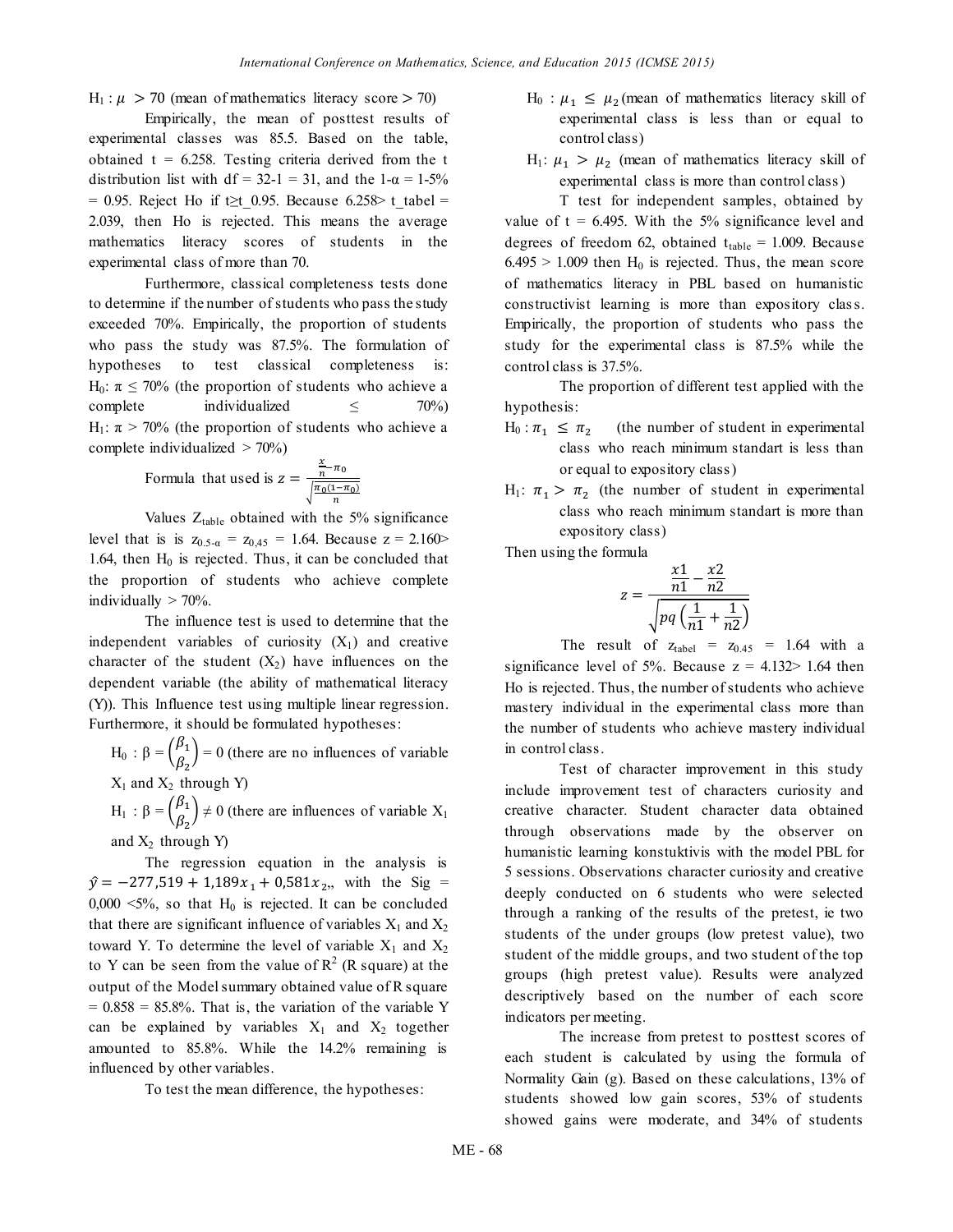showed a high gain scores. The average increase occurred in the experimental class of 41.969 points, while the control class of only 21.344 points.

Researchers conducted a test of mean difference between the score of pretest and posttest on the experimental class and control class, with the hypothesis:  $H_0$ :  $\mu_{B1} \leq \mu_{B2}$  (average increase in value of pretestposttest of trial class of device is less than or equal to control class)

 $H_1$ :  $\mu_{B1} > \mu_{B2}$  (average increase in value of pretestposttest of trial class of device is more than grade control)

Test criteria derived from the t distribution list by  $dk = (n_1 + n_2 - 2) = (32 + 32 - 2) = 62$  and (1 α). By using a significance level of 5%, reject Ho if  $t \ge t_{1-0.5} = t_{0.95} = 1,999$ . Because t = 5.530 \(1.999), then Ho is rejected. Thus, the average increases of pretest-posttest in trial class devices more than the control class.

The result showed that: (1) the ability of the mathematical literacy of students in a matter of TKLM achieve mastery learning, which is an average score of mathematical literacy skills over 70 and the proportion of students who reach KKM greater than or equal to 70%; (2) the ability of mathematical literacy class students test device was higher than the control study class (3) there is the influence of the character of curiosity and creative character during the learning of the mathematics literacy skills; (4) there is an increase in the literacy skills of students with learning math based constructivist humanistic model of PBL in a class test devices; and (5) there is an increase in the character of curiosity and creative students during learning. This shows the real success of the model of applied learning. This success is inseparable from the role of learning tools that have been implemented in learning. Researchers found that the success because of all the potential that is utilized by teachers to support the improvement of students' mathematical literacy skills.

Based on the above test overall, it can be concluded that the humanistic learning-based constructivist with PBL model is effective in improving students' mathematical literacy skills. The study's findings also corroborate the findings of previous studies as presented in the previous chapter. Stacey (2010) mentions through the operationalization of the concepts of mathematics and science literacy through PISA has voiced a vision of education that prepares future of all citizens to lead productive and satisfying lives. While Padmavathy (2013) in his research concluded that PBL learning model is more effective in learning mathematics.

There are various viewpoints of analysis that can be discussed in terms of the achievement of this learning effectiveness. The first viewpoint found between the experimental class has a precision of focus material to the assessment. The bill was given to the student assessments are problems oriented mathematical literacy PISA covers various contexts of everyday life. The material taught in the experimental class is always associated with contexts close to the students. In addition, students are also familiarized with the problems of mathematical literacy. Thus, students who take learning very well be able to do the assessment given. Different things happen in the control class. Learning happens in the classroom learning reflects the usual controls applied in Junior High, namely applying expository. The learning does not promote the formation process to the students to think independently. Students see math as finished goods are presented by the teacher. Master told anything formally to the students. Students are not familiar with the context and simply apply the formulas that they memorize..

The second viewpoint found experimental class has a precision of treatment with the goal. The main objective of learning is ultimately improve the literacy skills of mathematics. To achieve these goals, it takes a typical treatment, ie PBL in a constructivist-based humanistic learning. The learning has unique characteristics that can make students more active and creative in learning. The third viewpoint found experimental class learning device is supported by adequate and interesting. Learning device has vital position in support of learning. The chosen approach of teachers in teaching students needs a device as a means of implementing it. The fourth viewpoint, teachers monitor the progress of the learning process experimental class carefully each meeting. One analysis done is test the influence of character of curiosity and creative character of the students during the learning process of mathematical literacy skills. In five meetings held, carried out observations of the character of curiosity and creative character in students.

Data of character curiosity and creative students of observations obtained during the learning process using observation sheet instruments created the character of students and researchers have been validated. Assessment based on the observation sheet scoring guidelines and the observation sheet in accordance with the observations made during the process of learning takes place. Results of the analysis of the character of curiosity and creative students in learning to students' mathematics literacy skills of students expressed no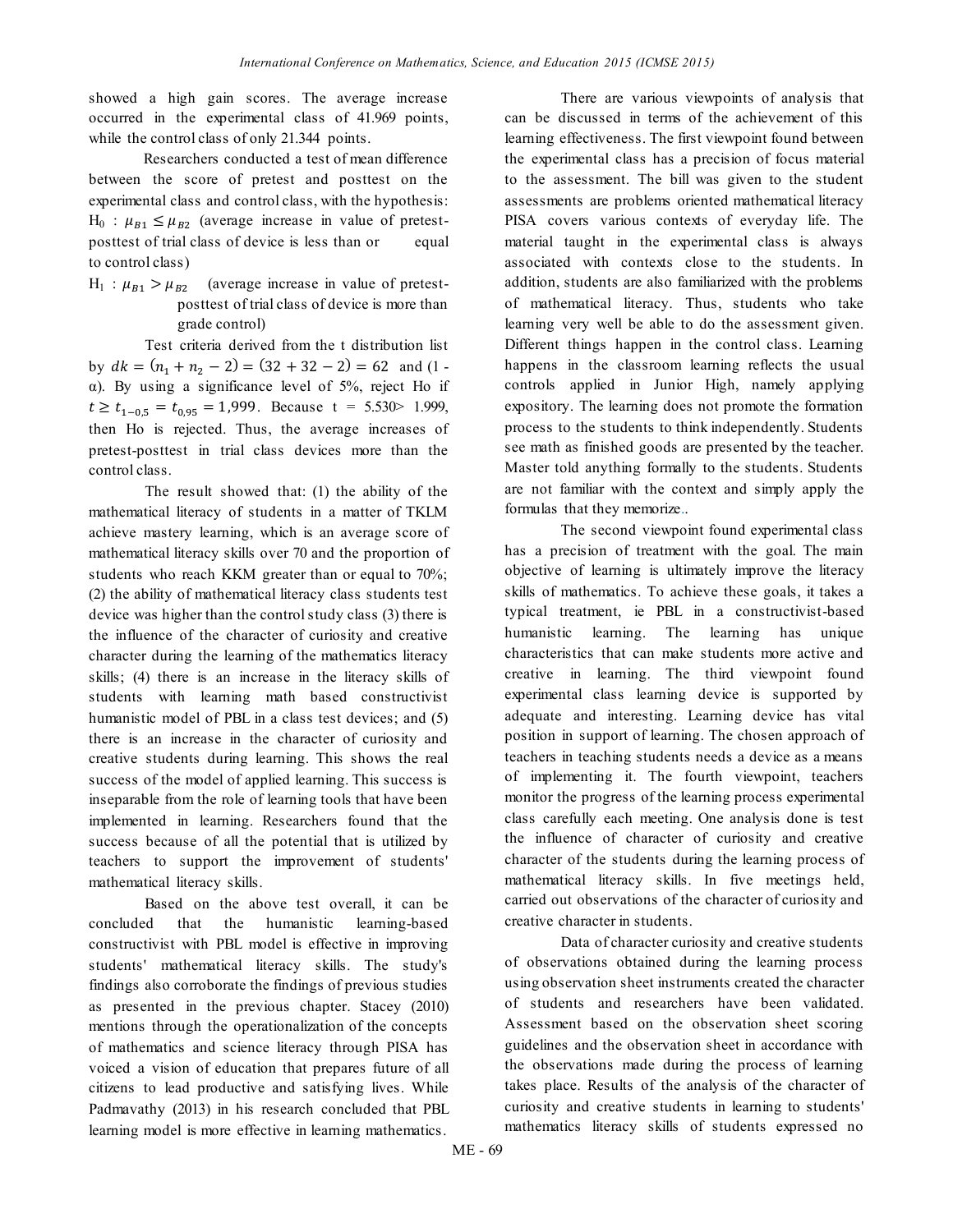linear relationship. This shows that the higher the characters shown students the higher mathematics literacy to be achieved. Silver suggests there is a relationship between creativity and problem solving ability. Aslant research results (2011) about the moral education and character explains the stages of the application of moral education and character are important in the lives of students are in the classroom, school and in their social interactions. There are several factors that affect student achievement, among others, the nature curious, creative nature and desire to always go forward, the desire to gain the sympathy of parents, teachers, and friends, a desire to improve failure, the desire to gain a sense of security when it learned the lesson, and the reward or punishment as an end rather than learning.

Additionally there is an increase in both character and creative curiosity for learning with PBL humanistic progress. Having observed deeper in 6 selected students, a significant improvement would occur in the bottom group of students and the middle group. This is because the two groups with low and middle ability have gained self-confidence, daring, and tend to like learning with PBL thereby triggering an increase in the character of curiosity and creative themselves. While the top group with high-ability students tend also found an increase in both characters just are not very significant, because since the beginning of the meeting of this group has a high enough score.

T test results against different mean difference between pretest and posttest experimental and control classes showed an increase literacy math grade students experiment better than the control class. Based on the calculation of the gain scores, classroom experiments also showed the data showed that 13% of students score low gain, 53% of students showed gains were moderate, and 34% of students showed gains high scores Based on the calculation of the following gain score, the data experimental class and control class is presented in the following diagram.





The results showed that the experimental class showed better performance improvement. Results of the analysis of the character of curiosity and creative students in learning to students' mathematics literacy skills stated that there is a linear relationship. This shows that the higher students characters shown the higher mathematics literacy to be achieved..

### **CONCLUSION**

Based on the research that has been described in previous chapters, a conclusion can be stated as follows.

- (1) The humanistic math based constructivist learning with PBL models valid with the assessment scores are in the very good category
- (2) The device is considered practical, indicated by (a) the number of students who responded positively more than 80%, (b) the teacher gives a good response, and (c) the ability of teachers to manage learning in a higher category
- (3) The learning effectively improve the literacy skills of mathematics, indicated by:
	- (a) The ability of mathematical literacy students achieves standard minimum.
	- (b) The mathematical literacy ability of the students in the experimental class is higher than the expository class. Empirically, the posttest mean of experimental class was 85.5 with the proportion of students who pass the study is 87.5% while the posttest mean of expositiry class was 64.31 with the proportion of students who pass the study is 37.5%.
	- (c) There is the influence of the character of curiosity and creative students together amounted to 85.8% in the following study through the mathematics literacy skills.
	- (d) There is an increase of curiosity and creative character of students during the lesson.
	- (e) There is an increase in students' mathematical literacy skills of 41.969 points on a class test device from the pretest and posttest. The average increase occurred in the experimental class also improved compared with the